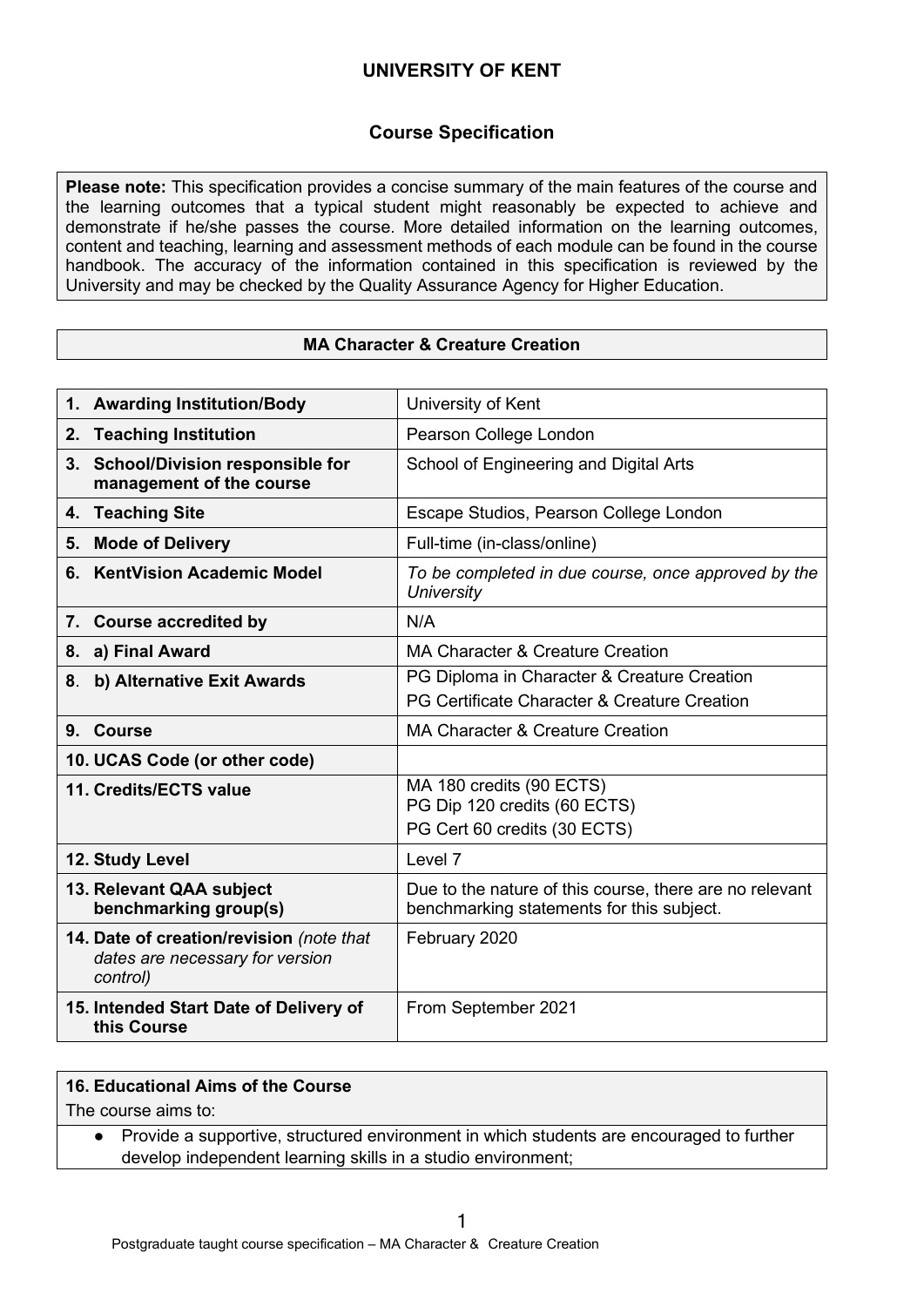- Develop deep level subject knowledge and understanding, discipline skills and personal transferable skills;
- Enhance employability by developing a skill set focused on industry and with support to develop their personal portfolio.

This postgraduate course aims to enable students to develop, at an advanced level, knowledge, skill and understanding within the field of Character and Creature Creation, and to equip them to become a well-qualified professional able to take a lead in developing and exploiting existing and emerging character design and creation techniques.

The overarching aim of the course is to provide opportunities for students to gain and apply specialist skills and knowledge across specific areas of character and creature creation, and to demonstrate critical judgment, research ability and proficiency in project management.

## **17 Course Outcomes**

The course provides opportunities for students to develop and demonstrate knowledge and understanding, qualities, skills and other attributes in the following areas.

### **A. Systematic Knowledge and Understanding of: (Subject-specific knowledge and understanding)**

A1: the theory and concepts behind the use of 3D software tools for character and creature creation

A2: emerging theory, techniques and approaches for character and creature creation

A3: the relationships between character and creature creation and the production pipeline

A4: the history and conventions of character and creature creation

A5: the potential advancements in character and creature creation and their impact on the production process

A6: the legal, ethical and practical requirements of a practicing professional artist

### **B. Intellectual Skills: (Subject-specific intellectual skills)**

B1: critically evaluate and select 3D software tools and techniques for character and creature production B2: critically evaluate and select character and creature creation techniques needed to complete a complex production project

B3: research and critical evaluation of emerging theory and practice in the field of character and creature creation

B4: technically and critically analyse and solve problems in the absence of full information and under conditions of uncertainty

# **C. Subject-specific Skills: (Practise and professional skills)**

C1: create 3D content for use in an animation, VFX project or game using professional tools and techniques C2: understand and apply the character design principles translating to full 3D characters

C3: apply high-level skills to deliver a complex character and present to a professional standard

C4: organise and manage a project within a professional production pipeline, and critically evaluate its success

# **D. Transferable Skills: (Non-subject specific key skills)**

- D1: manage complex processes and tasks to deliver a project to a defined brief
- D2: communicate complex creative and technical information to a variety of audiences
- D3: demonstrate advanced practical abilities in the implementation of a collaborative project
- D4: organise and schedule resources effectively to a high standard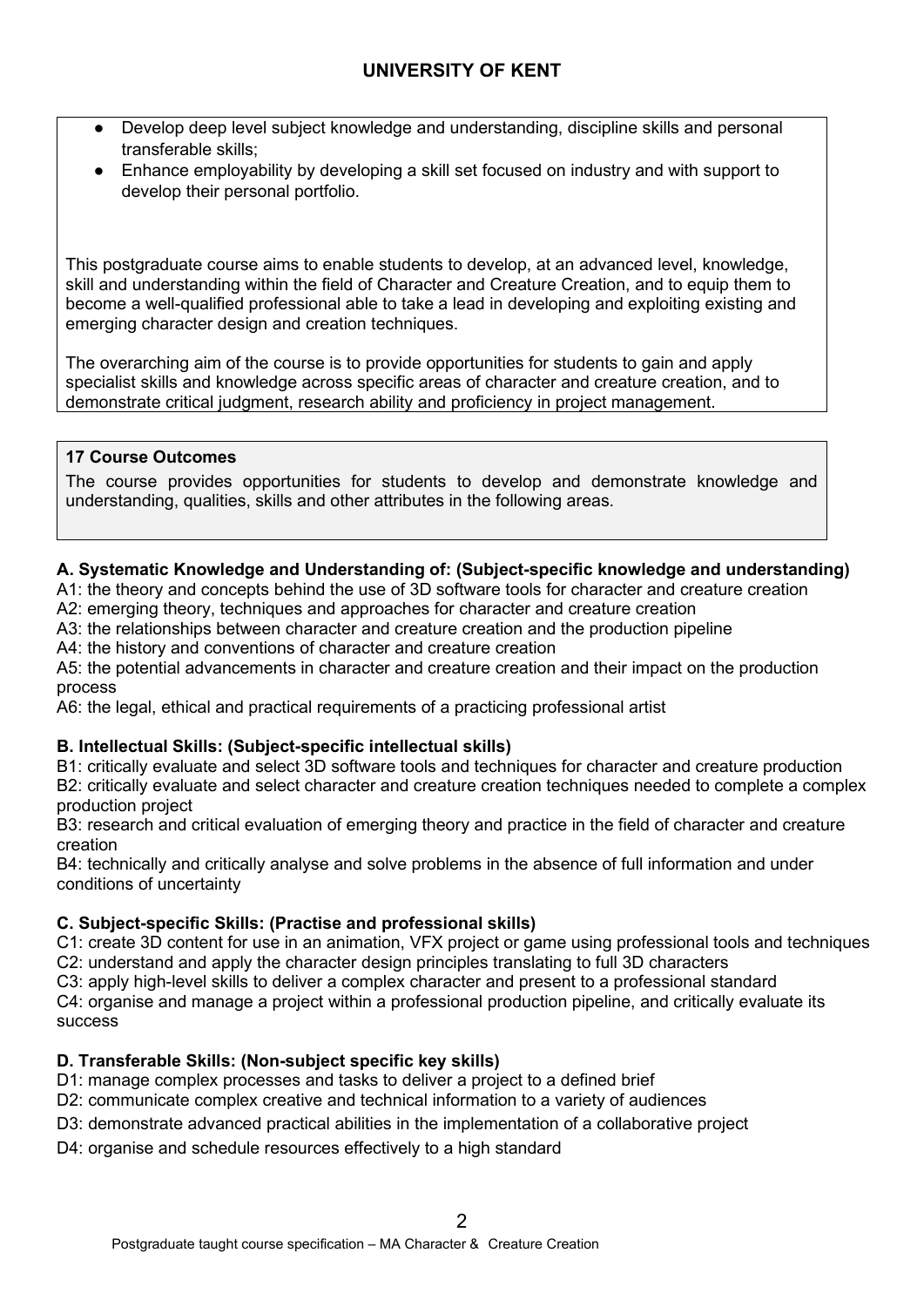D5: communicate complex technical and creative information in a structured and effective way to a variety of audiences

D6: manage their own development and identify learning requirements and take independent action to address these

#### **Teaching/learning and assessment methods and strategies used to enable the course learning outcomes to be achieved and demonstrated**

Concepts, principles and practice are explored within a working environment and under the supervision of tutors with industrial experience. Professional and personal skills are developed through discussion and project work which involves problem solving and design exercises.

A particular strength of this course is the contribution made to the teaching course by successful practising industry professionals. Each section of the course will be delivered by a subject-specific artist who will be able to demonstrate these skills to an advanced level. This will be overseen by a managing tutor.

Each 30-credit module on the course requires students to commit 300 hours of study, with one 60 credit module which requires 600 hours of study. Some of these hours will be formally supervised in the learning environment and others will involve students carrying out private study.

Assessment is based on practical project work and a written record of this work, along with documentation and presentation of research and investigation. These methods are chosen so that students may demonstrate the learning outcomes of each module which are focused on the research skills, decision making and process implementation involved in successful project completion.

The unique nature of this course means that students will study under the supervision of tutors with industrial experience and with industry standard tools and technology. Their major projects will involve professional briefs and assets set in consultation with industry partners.

An Online variant of this course may also be offered. Online students attend synchronous and interactive online classes. With VPN and Remote Access, Escape Studios is equipped for students to be able to get the same 'high-touch' experience regardless of physical presence. In these cases, students would be responsible for Hardware considerations (e.g. Wifi/Internet Connection, Graphics Tablets etc.).

#### **Learning Resources**

Teaching will take place in an environment with up-to-date hardware and software with regular update and replacement cycles and other industry-standard facilities. When studying remotely, it will be possible to connect to remote workstations. This will require good internet connection. The involvement of key companies in the post-production and visual effects area assures the quality of the learning environment and resources.

E-learning will be a central element in the delivery of modules within the framework on-line using forums, blogs (industry and academic) and industry publications. Where necessary, students will be supplied with links to relevant on-line sources either via our Virtual Learning Environment (VLE), social bookmarking software or other web-based collaborative software. Use of external resources and technology, such social networks and instant messaging systems will feature in modules as appropriate

For more information on the skills developed by individual modules and on the specific learning outcomes associated with any alternative exit award relating to this course of study, see the module mapping table, located at the end of this specification.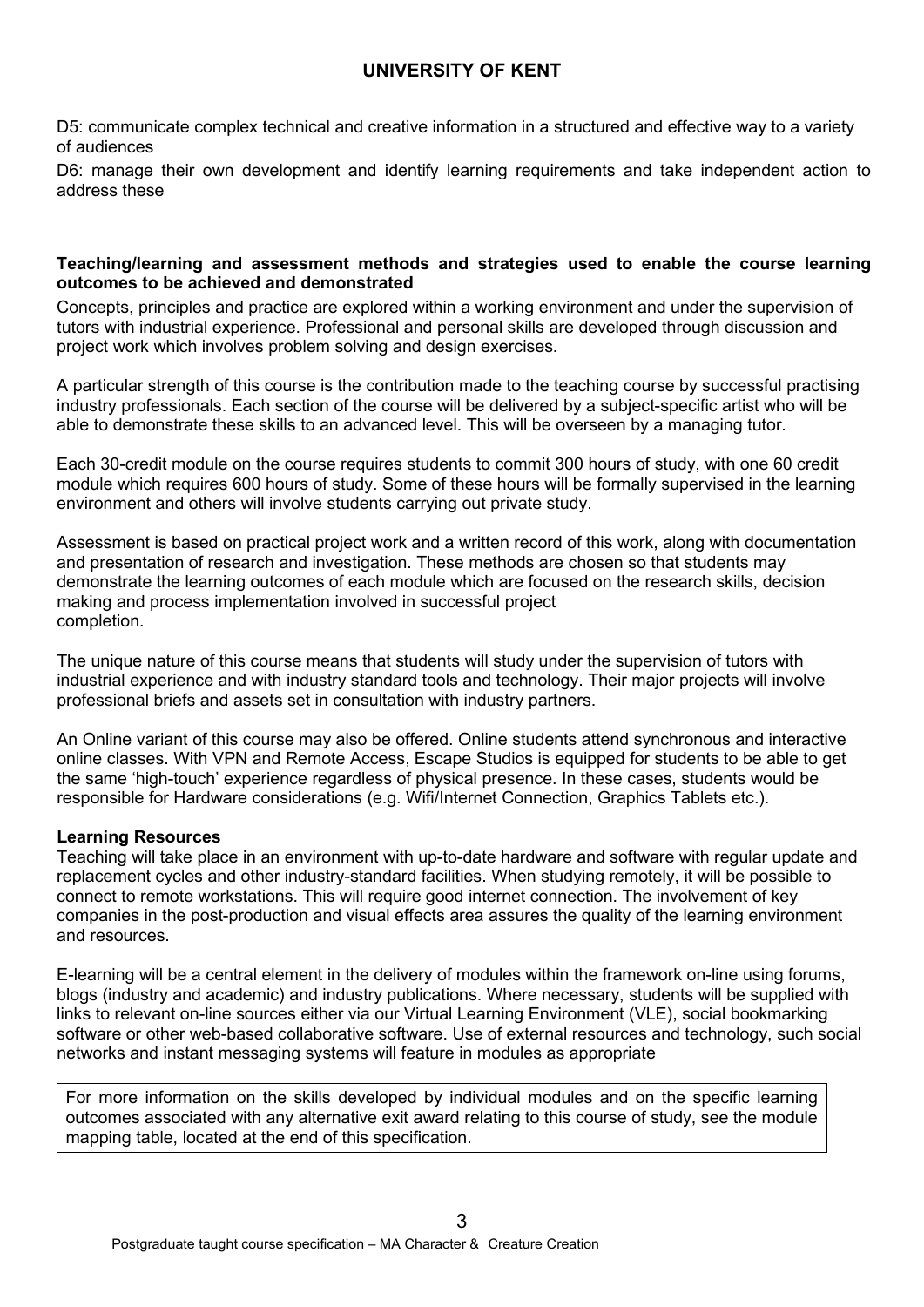## **18 Course Structures and Requirements, Levels, Modules, Credits and Awards**

The course covers a range of specialist topics, leading to the qualification of a Master's degree. This includes three classroom-based modules, a collaborative project and a 3-month production project. As all sessions are software/project based, there are no additional requirements necessary when studying online/in-person.

This course is studied over one year full-time.

The course is divided into two stages. Stage 1 comprises modules to a total of 120 credits and Stage 2 comprises a 60 credit Character and Creature Creation Production Project module. Students must successfully complete each module in order to be awarded the specified number of credits for that module. One credit corresponds to approximately ten hours of 'learning time' (including all classes and all private study and research). Thus obtaining 180 credits in an academic year requires 1,800 hours of overall learning time. For further information on modules and credits refer to the Credit Framework.

Stage 1 has a single pathway. Compulsory modules are core to the course and must be taken by all students studying the course. The modules of Stage 1 are delivered sequentially, with the contact time of each module being completed before the next module begins. Each module builds upon the lessons learned from the previous module. This can also be delivered out of order as for a technical standpoint, there are no modules that depend on software or tools from previous modules. E.g. Character and Creature Design theory will aid in the Character and Creature Modelling/Presentation, but the two are separate disciplines and skills. In this way, none of the modules have formal prerequisites. However, due to the nature of Stage 2 drawing on the knowledge and skill attained Stage 1 it is expected that students will have completed Stage 1 modules to move on to Stage 2 and so this is a formal progression point.

Each module and course is designed to be at level 7. For the descriptors of levels, refer to Annex 2 of the Credit Framework.

To be eligible for the award of a Master's degree students must obtain 180 credits, at least 150 of which must be Level 7. Students who obtain 60 credits (excluding the Production Project) will be eligible for an alternative exit award of Postgraduate Certificate in Character & Creature Creation. Students who obtain 120 credits, but excluding the Production Project, will be eligible for the alternative exit award of Postgraduate Diploma Character & Creature Creation.

The following modules may not be condoned or compensated:

Character and Creature Design, Character and Creature Modelling/Presentation, Character and Creature Technical Direction, Studio Project, and Character and Creature Production Project.

This course has flexible start dates which may vary from year to year. There will typically be one start date in the Autumn, which will be in August, September or October and another at the start of the calendar year, which will be in January or February

| <b>KV Code</b>            | <b>SDS Code</b> | Title                                                    | Level | <b>Credits</b> | Term(s) |
|---------------------------|-----------------|----------------------------------------------------------|-------|----------------|---------|
| Stage 1                   |                 |                                                          |       |                |         |
| <b>Compulsory Modules</b> |                 |                                                          |       |                |         |
| PRSN7035   CC7001         |                 | <b>Character and Creature Design</b>                     |       | 30             |         |
| PRSN7036   CC7002         |                 | <b>Character and Creature Modelling/</b><br>Presentation |       | 30             |         |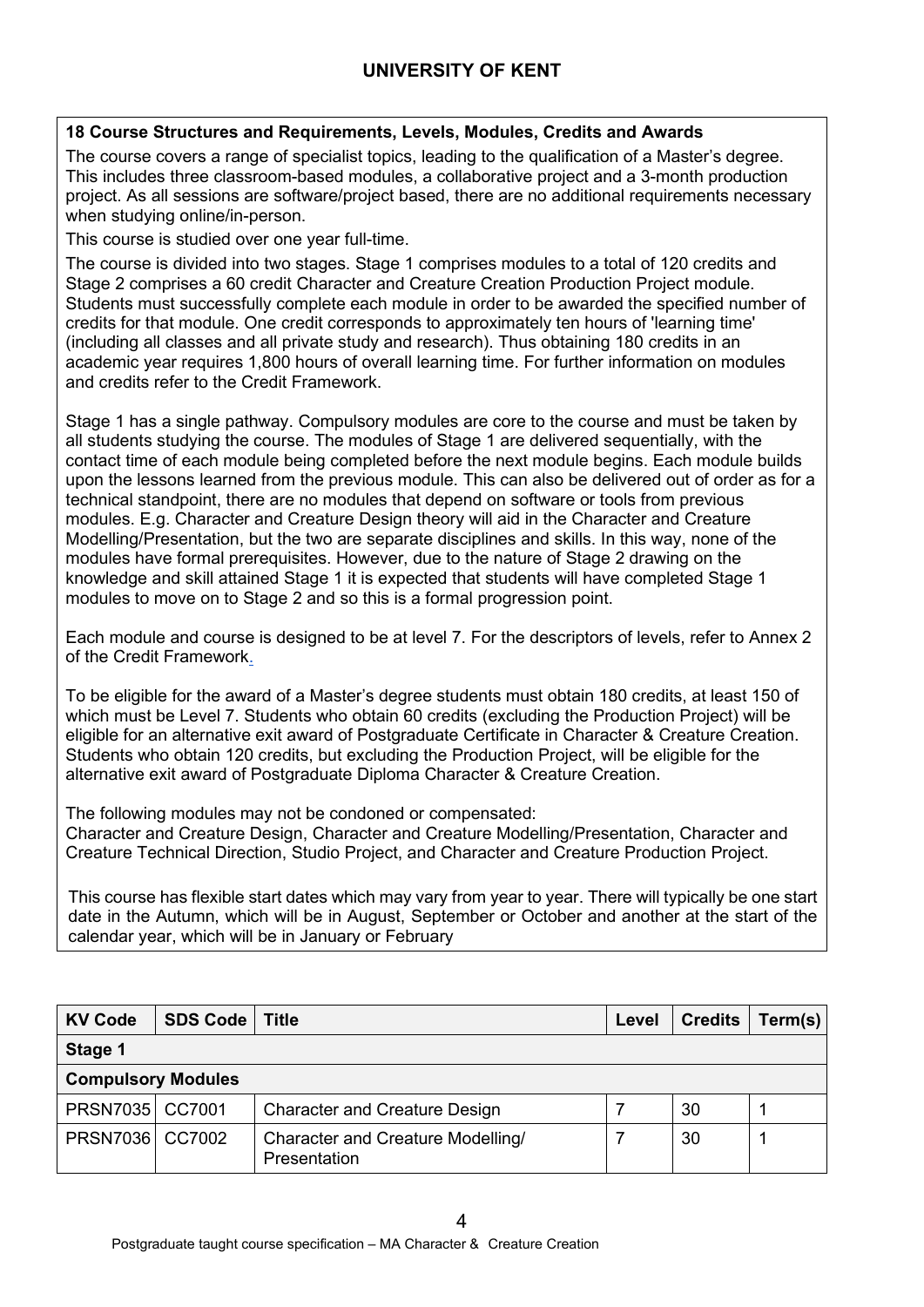| PRSN7037 CC7003           |  | <b>Character and Creature Technical Direction</b> |  | 30 |   |  |  |  |
|---------------------------|--|---------------------------------------------------|--|----|---|--|--|--|
| PRSN7038   CC7004         |  | <b>Studio Project</b>                             |  | 30 |   |  |  |  |
| Stage 2                   |  |                                                   |  |    |   |  |  |  |
| <b>Compulsory Modules</b> |  |                                                   |  |    |   |  |  |  |
| PRSN7039 CC7005           |  | <b>Character and Creature Production Project</b>  |  | 60 | 3 |  |  |  |

### **19 Work-Based Learning**

Work-based learning is not structurally part of the course, but learning takes place in an environment that replicates that of a typical creative industries studio. This is particularly relevant to project work, where students work in teams to industry practices and procedures, ensuring that they have experience of the workplace environment during their studies.

### **20 Support for Students and their Learning**

- Escape Studios / Pearson College London induction programme
- Course/module handbooks
- Learning resources & support- [https://www.pearsoncollegelondon.ac.uk/for-students/future](https://www.pearsoncollegelondon.ac.uk/for-students/future-students/learning-support.html)[students/learning-support.html](https://www.pearsoncollegelondon.ac.uk/for-students/future-students/learning-support.html)
- Student Support & Wellbeing [https://www.pearsoncollegelondon.ac.uk/for-students/future](https://www.pearsoncollegelondon.ac.uk/for-students/future-students/student-experience.html)[students/student-experience.html](https://www.pearsoncollegelondon.ac.uk/for-students/future-students/student-experience.html)

#### **21 Entry Profile**

The minimum age to study a degree course at the university is normally at least 17 years old by 20 September in the year the course begins. There is no upper age limit.

#### **21.1 Entry Route**

For current information, please refer to the University prospectus

All applicants are expected to have:

an Honours Degree in a related discipline to character and creature creation or relevant industry experience (e.g. Computer Graphics, Fine Art, Graphic Design etc.)

OR

equivalent industrial experience in the field of character and creature creation or a related area.

Applicants will be expected to submit a portfolio of work to be assessed and attend an interview that will be carried out by members of the teaching team. Drawing skills in particular, will be looked upon favourably.

#### **Non-native English Speakers**

Students who do not have English as a first language will need to demonstrate their proficiency with appropriate qualifications or evidence of having been taught English previously. Typical English Language Level: average 6.5 IELTs, minimum 6.0 reading and writing.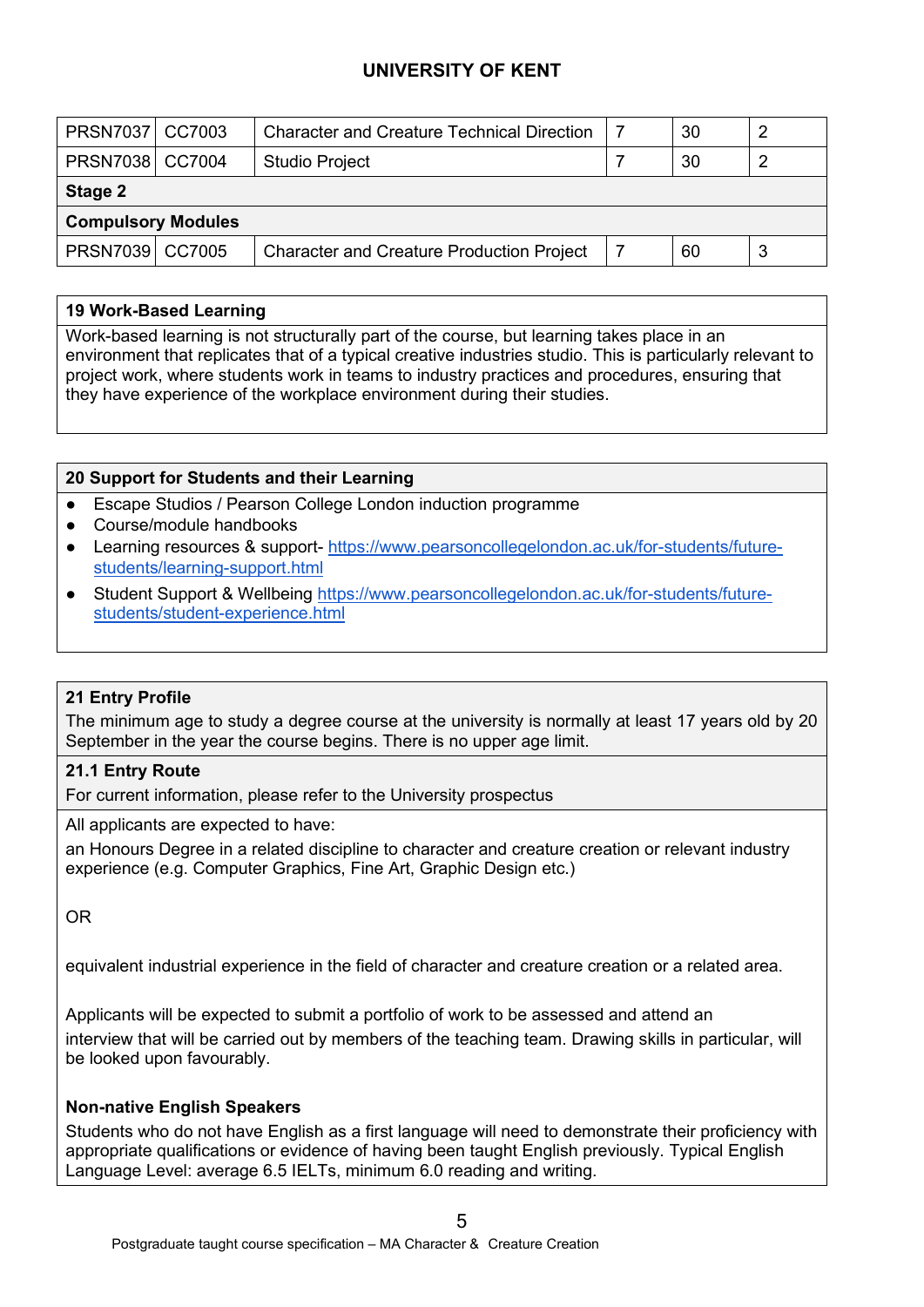### **Diversity**

Pearson College London welcomes applications from people of all backgrounds and abilities. Those with a disability are encouraged to discuss the nature of their disability with the College during the application process. The College has a process to assess additional learning needs, providing support and where appropriate 'reasonable adjustments' in assessment.

## **RPL**

Students may be admitted on to the course, or may gain exemptions from particular modules, based on RPL. Such cases are subject to prior approval by the University of Kent according to its RPL process. See Annex R of the Code of Practice.

### **21.2 What does this course have to offer?**

This course has been designed through close consultation with industry professionals and is based on many years' experience of delivering highly focused educational courses for the character and creature creation industry.

The course has been devised to ensure that student projects feel like real industry projects. Pearson College London / Escape Studios' existing pedagogy was adapted to incorporate elements of project-based delivery. Escape Studios' connection with the industry, combined with the expert instruction from existing tutors provides a powerful and practical student learning experience.

This course has been developed through engagement with industry partners such as Rocksteady, Framestore, Cinesite, Pixar, Blue Zoo, and Jellyfish. Every effort has been made to ensure that the course content is relevant to the current state of the industry, with ongoing consultation and support. Students will benefit from industry mentors, to ensure a continuing dialogue with industry, both in terms of course content and the changing shape of the job market.

### **Cross-disciplinary collaboration**

Escape Studios offers MA courses in Games, Animation, Storyboarding and Visual Effects, and it may be possible for character and creature creation students to collaborate with students from these other disciplines. Such cross-course collaborations are strongly encouraged, as they help to replicate the real-world experience of a character-based production. However, collaborations of this kind will likely depend on ad-hoc arrangements between students as and when opportunities arise.

### **Assessment and Industry**

The assessment methods employed in this course have been developed to mirror industry practice as far as possible. We balance feedback from tutors and industry experts. It is crucial that students learn how to accept and work with feedback from their superiors and peers, as this will be the norm when they work in industry. They also need to develop a keen self-critical eye. To be able to step back from their work and see what they could improve, and to have the ability to look at themselves and their working practices, and make changes where necessary.

Graduates of the course will be ready for work. They will have a deep technical knowledge of their craft and will have the ability to work collaboratively with people in adjacent roles and fields.

#### **21.3 Personal Profile**

Applicants should exhibit:

A passion for the character and creature creation industry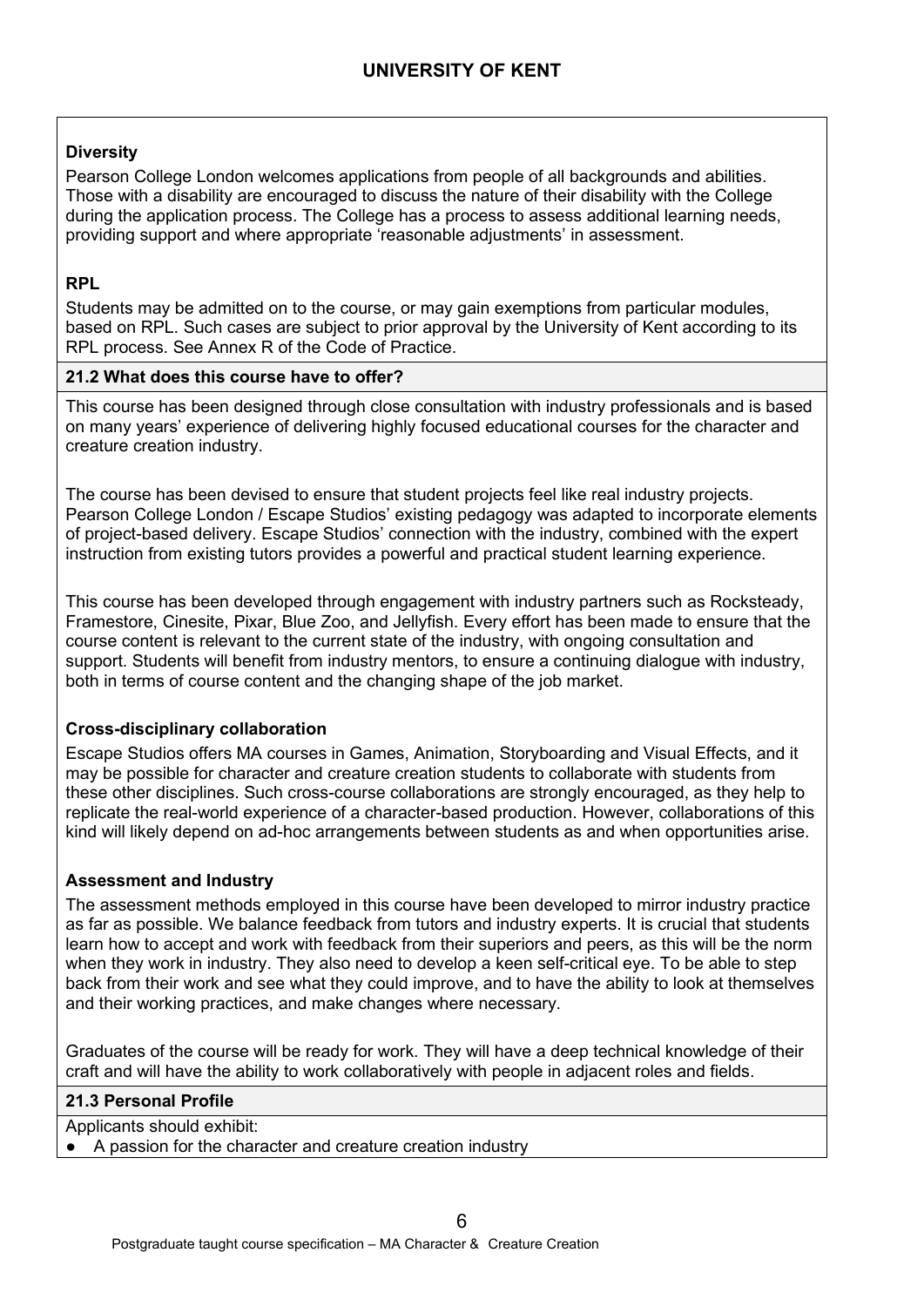- An intellectual interest in the history, theory and practice the character and creature creation industry
- The ability to adapt and change with varying circumstances
- A thirst for knowledge and a desire to solve complex problems
- Enthusiasm for collaborative and team working
- A desire to shape the future of character and creature creation

### **22 Methods for Evaluating and Enhancing the Quality and Standards of Teaching and Learning**

## **22.1 Mechanisms for review and evaluation of teaching, learning, assessment, the curriculum and outcome standards**

- Student module evaluations and feedback questionnaires
- University of Kent Annual course and module monitoring reports (Annex E)
- PCL Annual Course Monitoring Reports
- External Examiners system (Annex K)
- Periodic course review (Annex F)
- Annual staff appraisal
- Peer observation
- University of Kent Quality Assurance Framework
- Regular Monitoring of feedback and data on retention, attainment, engagement and graduate outcomes

# **22.2 Committees with responsibility for monitoring and evaluating quality and standards**

Committees at the University of Kent include:

- Board of Studies
- Divisional Graduate Studies and PG Student Experience Committee
- Graduate and Researcher College Board
- Board of Examiners

Committees at Pearson College London include:

- Student Voice Forum
- School Board
- Admissions, Progression, Retention and Attainment Committee (APRAC)
- Review and Enhancement Committee
- Academic Board

### **22.3 Mechanisms for gaining student feedback on the quality of teaching and their learning experience**

- Staff-Student Liaison Committee
- Postgraduate Taught Experience Survey (PTES)
- Student module and end of year evaluations

# **22.4 Staff Development priorities include:**

- Annual Appraisals
- Institutional Level Staff Development Programme
- Study Leave
- Industry contact and experience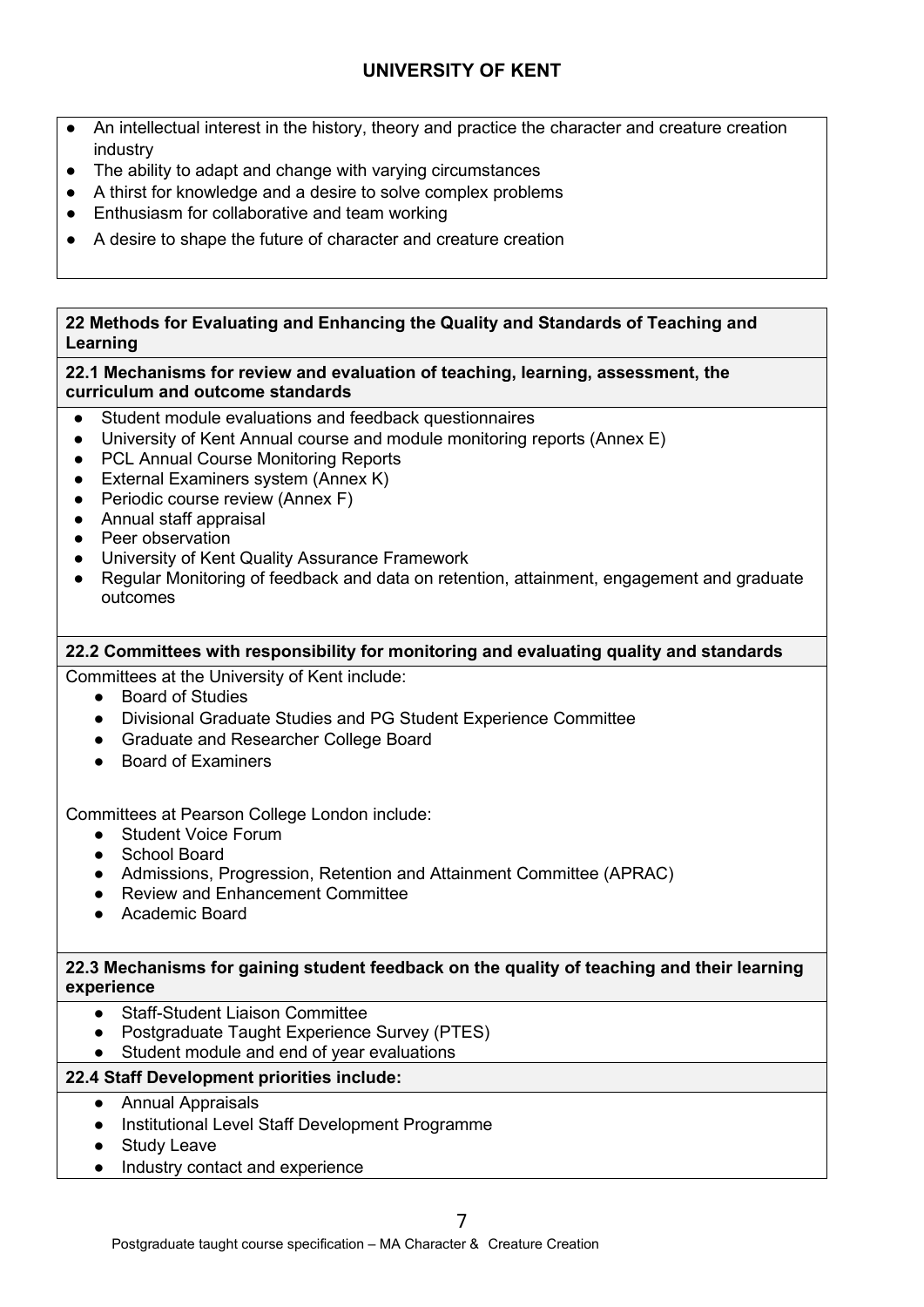- Academic Practice Provision (PGCHE and other development opportunities)
- PGCHE requirements
- Advance HE Fellowship
- Professional body membership and requirements
- Course team meetings
- **Research seminars**

### **23 Indicators of Quality and Standards**

- Registration with the OfS
- PCL QAA Higher Education Review Plus Report May 2014 [\(https://www.qaa.ac.uk/docs/qaa/reports/pearson-college-her-plus-14.pdf\)](https://www.qaa.ac.uk/docs/qaa/reports/pearson-college-her-plus-14.pdf)
- QAA Educational Oversight: Monitoring Visit Report, May 2019 [\(https://www.qaa.ac.uk/docs/qaa/reports/pearson-college-eo-am-19.pdf\)](https://www.qaa.ac.uk/docs/qaa/reports/pearson-college-eo-am-19.pdf)

Future indicators after the commencement of the course will include:

- Annual External Examiner reports
- Annual course and module monitoring reports (UoK and PCL)
- Result of PCL periodic review
- Result of University of Kent Periodic Review

#### **23.1 The following reference points were used in creating these specifications:**

- QAA UK Quality Code for Higher Education
- **Staff research activities**
- Pearson College Additional Learning Needs Policy

#### **24 Inclusive Course Design**

Pearson College London recognises and has embedded the expectations of current equality legislation, by ensuring that the course is as accessible as possible by design. Additional alternative arrangements for students with Additional alternative arrangements for students with additional learning needs/declared disabilities will be made on an individual basis, in consultation with the relevant policies and support services.

### **Module Mapping: MA Character & Creature Creation**

|                      |    | <b>Character</b><br>and<br><b>Creature</b><br>Design | <b>Character</b><br>and Creature<br>Modelling/<br><b>Presentation</b> | <b>Character</b><br>and<br><b>Creature</b><br><b>Technical</b><br><b>Direction</b> | <b>Studio</b><br>Project | <b>Character</b><br>and<br><b>Creature</b><br><b>Production</b><br>Project |
|----------------------|----|------------------------------------------------------|-----------------------------------------------------------------------|------------------------------------------------------------------------------------|--------------------------|----------------------------------------------------------------------------|
| <b>Knowledge and</b> | A1 | X                                                    | X                                                                     | X                                                                                  |                          |                                                                            |